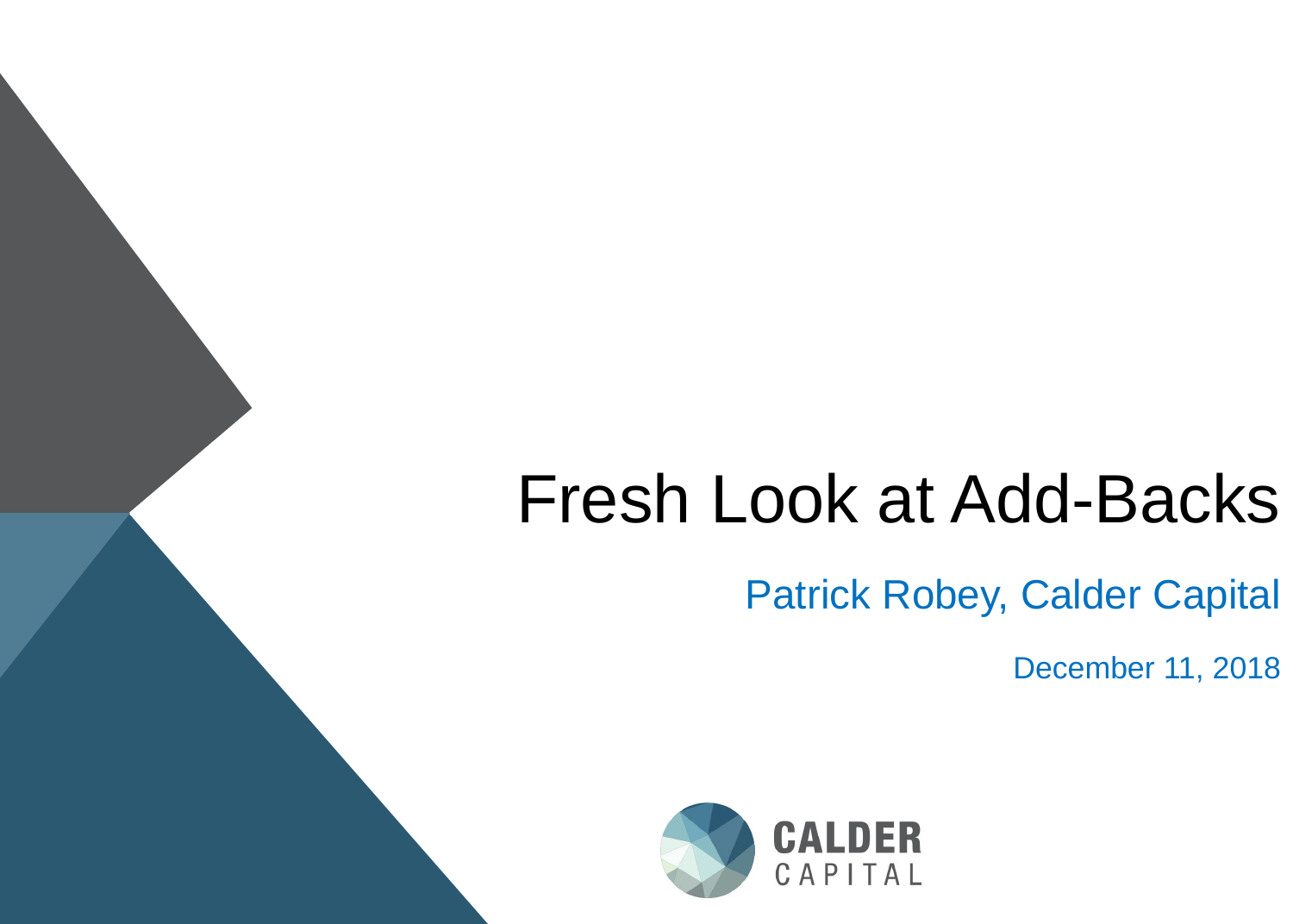## Bio / Background



#### **Patrick Robey – Director of Corporate Development**

The bulk of Patrick's experience is in Private Equity, Corporate Development, and Investment Banking, which he has been involved in since 2011 and where he has managed and executed multiple platform and add-on transactions. Patrick has experience in many areas of an acquisition, from sourcing potential targets to leading the due diligence and closing processes to managing and executing post-

close operational activities and strategies.

Patrick has worked to close transactions ranging from over \$100M in transaction value to deals as small as \$1.5M in transaction value. Patrick has built his experience within the industry at firms such as J.P. Morgan Chase, Blackford Capital, Old National Bank, and Calder Capital.

Patrick has bachelor's degrees in both management and economics from Hope College. He is actively involved in the Grand Rapids and Holland communities including active participation in Hope College through the Department of Economics, Management, and Accounting and the Hope Entrepreneurship Initiative as well as participation in the Association for Corporate Growth, West Michigan. Patrick resides in Holland with his wife, Olivia, and their two Australian Shephard puppies, Lincoln and Tilly.

#### **Contact:**

patrick@caldergr.com Direct: 517.240.2895

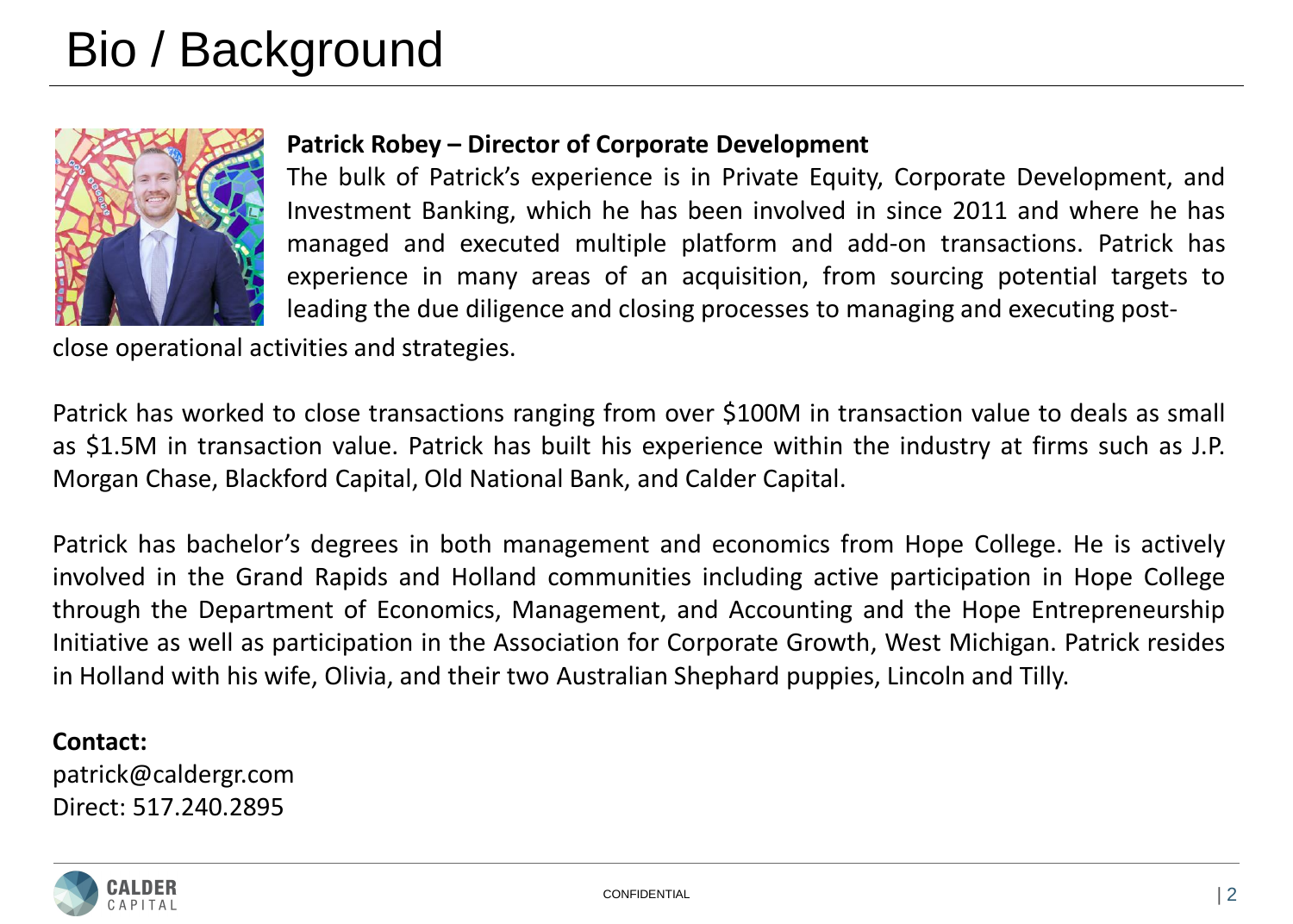### Goals of Today's Discussion

#### **Goal #1**

Provide new perspective in terms of how to view add-backs.

#### **Goal #2**

Provide tools and approaches for these type of questions when dealing with sellers, buyers and lenders:

- Sellers love add-backs, since they add to the business' value.
- Conversely, lenders and buyers are generally quite conservative and may view add-backs skeptically.
- Let's explore how to reconcile the differences among sellers and buyers.

#### **Goal #3**

Give a buyer's perspective to add-backs

- This buyer will own the business post-close, and its legacy and continuity often depend on the price and structure of the transaction.
- Many deals are LBOs. Thus, the business needs to pay for itself.
- Failing to understand the appropriate add-backs can lead to difficulty for the new owner, and limit the ability for the business to grow.





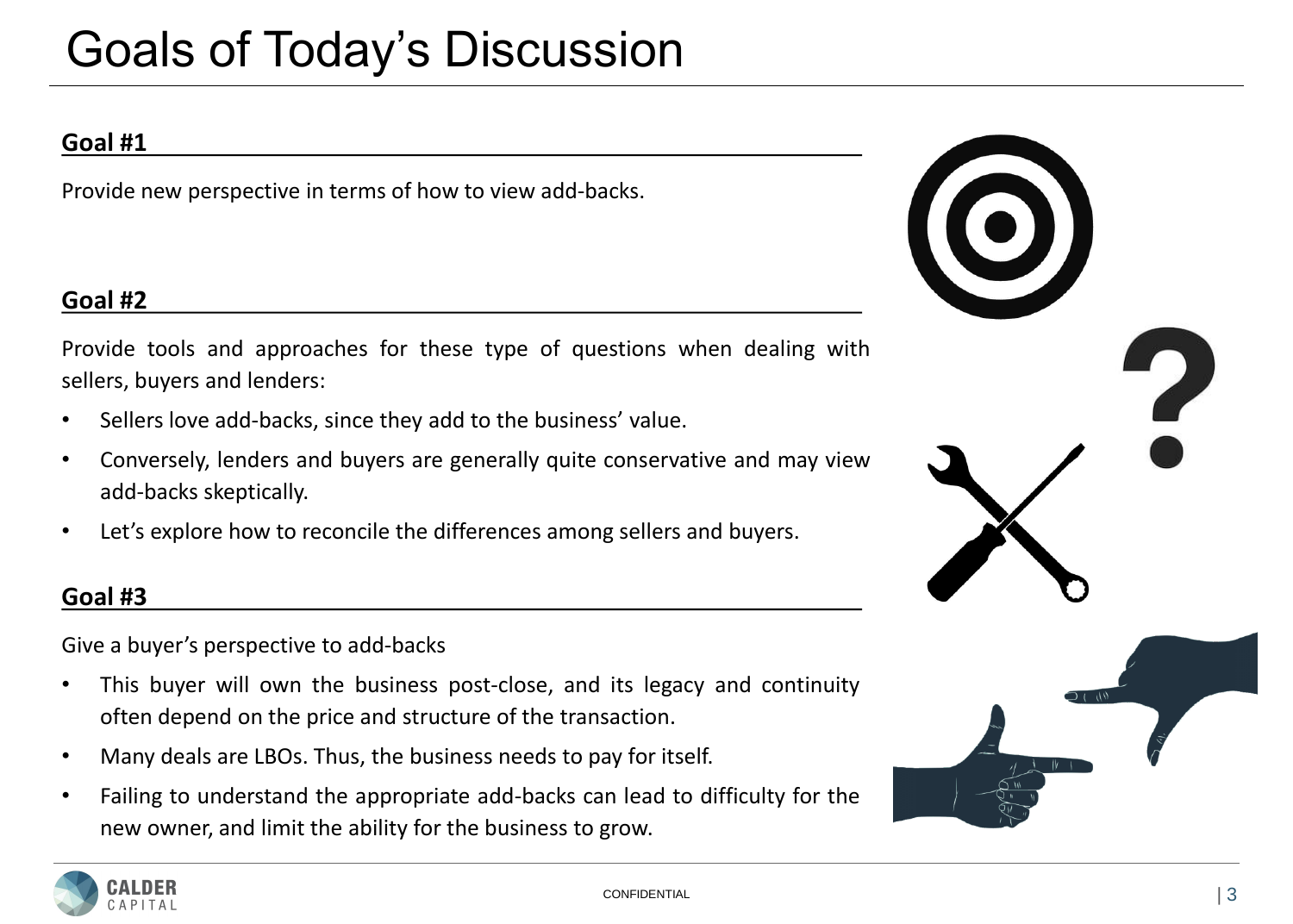#### **What is EBITDA? (or, what does it represent?)**

The net cash flow a new buyer can reasonably expect, based on history, to continue operating the business, continue investing and continue growing the business while also paying off associated capital used to purchase the business.

- <sup>o</sup> **Depreciation:** Generally depreciation is thought of as a "no-brainer" add back. But what if it is a huge ongoing, year-after-year expense? What does that tell the analyst?
	- That you have a large amount of equipment and CapEx spend? So, really you need to add back (as a negative) the annual CapEx spend, which often eliminates or significantly reduces the depreciation add-back.
- <sup>o</sup> **Overspend on Equipment/Repairs and Maintenance:** I know a lot of companies do this for tax purposes (to basically pay no taxes at the end of the year), but what is this doing?
	- It is inflating the equipment FMV and the depreciation figures.
	- Is the purchasing differentiation or making the company who it is today (a business with new, great equipment)?
- <sup>o</sup> **Interest Expense:** This is always added back, but should it always be?
	- For instance, what if your company always needs a lot of capital outstanding on the LOC? Or what if you are doing a lot of capital expenditures each year and financing those expenditures?
- <sup>o</sup> **New Systems / Equipment Needed:** Generally, analysts add all the depreciation back and even sometimes add back the annual CapEx over past few years. But what if the business has an outdated ERP or operating system? Or what about outdated equipment?

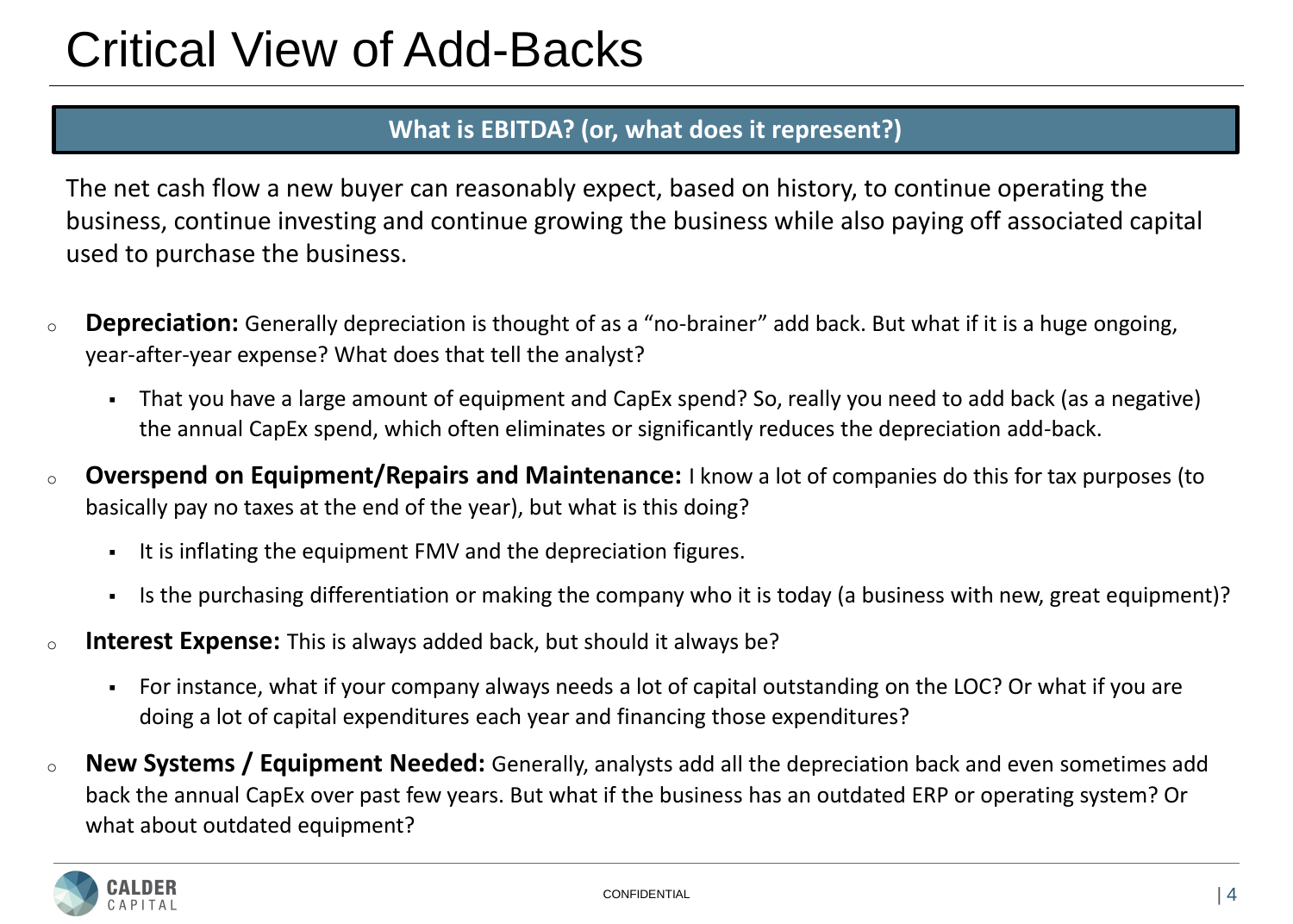# Critical View of Add-Backs (cont.)

- <sup>o</sup> **Recurring Add-Backs:** Another general "no brainer" add back is bad debt or gains/losses on sales. But what if it happens every year or happens more than once, then is it really an add back?
- <sup>o</sup> **Owners Compensation/SDE:** SDE is computed for a reason, but a couple of thoughts on this:
	- First off, if your SDE is less than \$200k or \$300k, there is one big reason valuation multiples are not 4 or 5x you need to pay a new owner.
	- When compensation is very high for the current owner, and then only a "manager" for \$60 or 70k is added back, is this appropriate? You are removing someone who built this company, who has years of experience, someone who cares deeply about the company and telling the buyer that all this value is expected to be replaced with a general manager?
	- Also, what about when the owner is the sales person, the operations person, and the administrative person?
	- Spouse Salary: Often the spouse's salary is added back no matter the circumstances. Consider what value that spouse is contributing before simply adding back the total of their compensation.
- <sup>o</sup> **Perks and Other:** We can all get carried away with these, but this is somewhat of a tough sell for the new owner and for the lender. Owner perks will ultimately need to be substantiated, particularly for a lender.
- <sup>o</sup> **"Non-recurring" Expenses:** For instance, adding back a previous general manager that "didn't work out" or "one-time" consulting expenses, or adding back recruiter expenses that "are no longer used."
- <sup>o</sup> **Bonuses or Employees Perks:** Oftentimes we see owners wanting to add back annual bonuses, claiming they're "discretionary". But if employees come to expect these perks and bonuses, buyers and lenders will argue that they are not a legitimate add-back, but built into the business model.

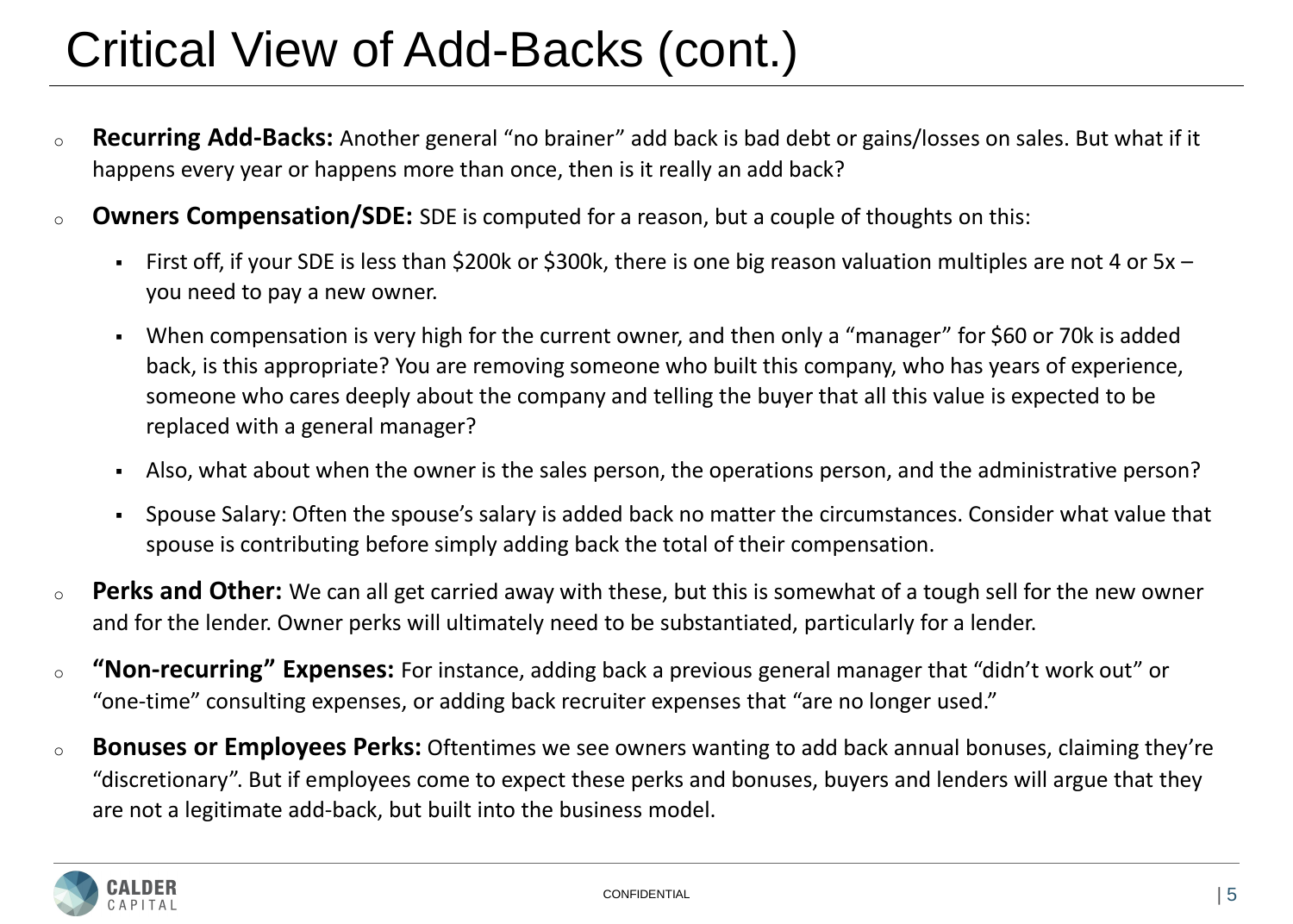# Critical View of Add-Backs (cont.)

- <sup>o</sup> **Non-Arms-Length Transactions:** If you are buying supplies at a lower or higher price than what is fair market from a somewhat related business, these purchases need to be adjusted to fair market value.
- <sup>o</sup> **Rent:** If rent is reduced to below fair market value, this makes the business more valuable, but the real estate not as valuable. And vice versa when you set the rent too high. At the end of the day, this is baked into the same cash flow pie and it is best to present adjustments that reflect a fair market rent paid by the business.
- <sup>o</sup> **Add-Backs Based on Improving the Business / Synergies:**
	- Examples of this are:
		- "Overpaying" an outsourced accounting person to do the books. The argument is: "you should be able to do that in-house at a 1/5 of the cost."
		- "We have a huge IT expense, but it can be streamlined by going to the cloud and not having a server and IT person. "
		- "We have been purchasing from one supplier for all of our materials, but you can save a ton by going out to the market and being competitive instead of continuing to buy from our friend."
		- "This is a redundant person and you could easily do without them."
	- My critiques:
		- So, the buyer needs to make these changes/improvements, but the seller should get the credit?
		- What benefits are being overlooked with these add backs (relationships or work from the good friend supplier? Years of built in knowledge from the accountant?)
		- If these add backs are to be included, then they really should be part of an earnout as they are positive improvements being implemented by the buyer to be proven out over time.

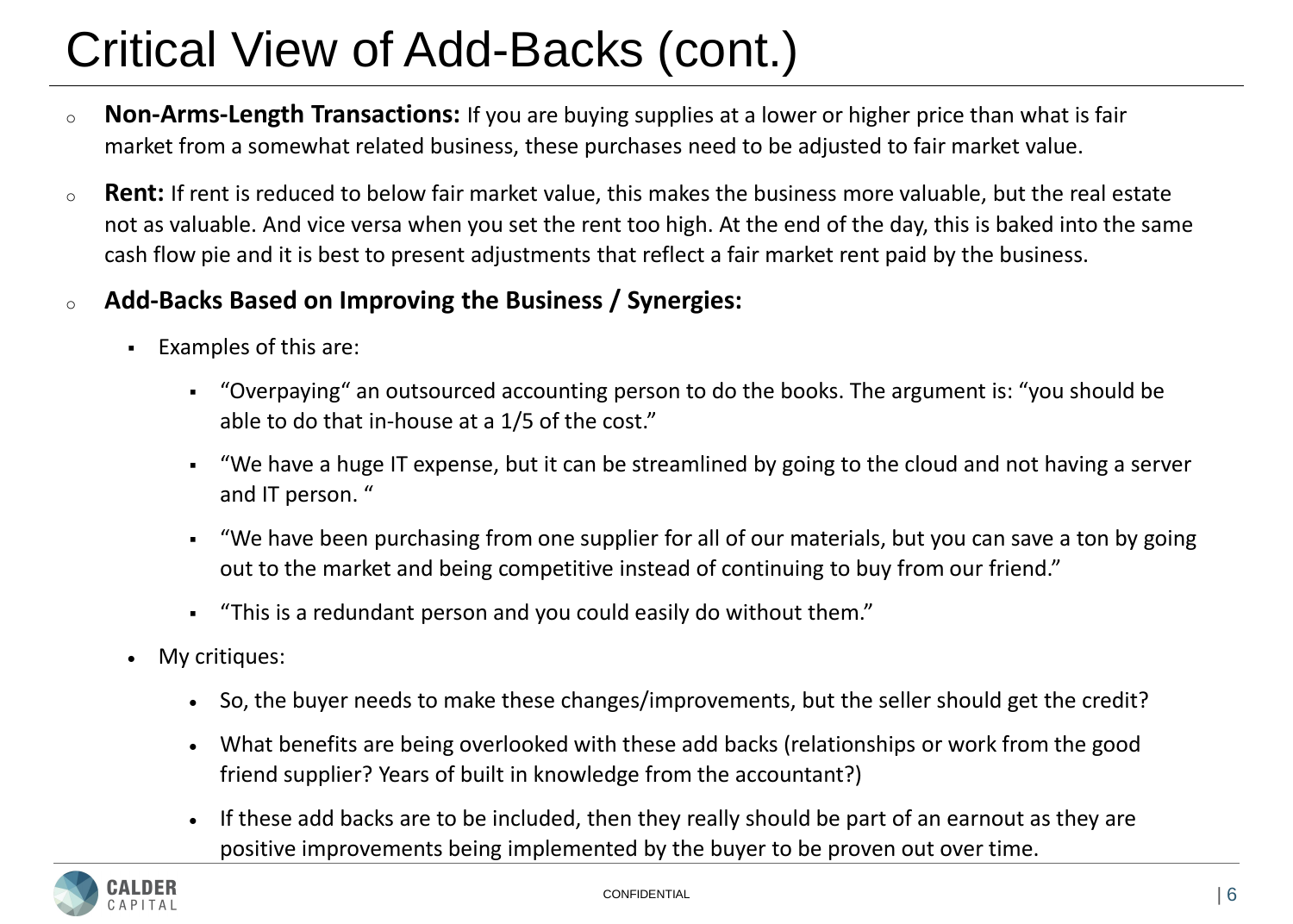# How Do Banks Approach Add-Backs?

### **Banks are very conservative on add backs generally**

I almost never see the bank take all the EBITDA adjustments in their underwriting. Sometimes, to a frustrating degree, they take few at all.





### **Banks Do Not Typically Accept the Following:**

Perks and Other owner expenses (or at least they will be modest here).

They are very conservative on owner compensation and the negative add back for the new buyer. In required  $3<sup>rd</sup>$  party valuations, the valuation firm will simply impute an executive salary based on market data & NAICs code.

They will not include add-backs where buyer needs to change or improve the business.

They will not include cost savings from potential synergies.

### **What does this result in?**

Elimination of add-backs reduces financing availability/capability and makes the deal either a lower price or higher note/earnout. In either scenario, it likely will stall or derail the deal by everyone being thrown off by what the bank *isn't* able to finance.

If SBA financing is used, this also may kill their valuation. If they are taking a multiple of a much lower EBITDA number (you calculated \$700k EBITDA and they have \$550k), then they will not even get there on the valuation for the SBA loan (\$700k times 4 and \$550k times 4 results in a \$600k shortfall, or 21.4% shortfall).